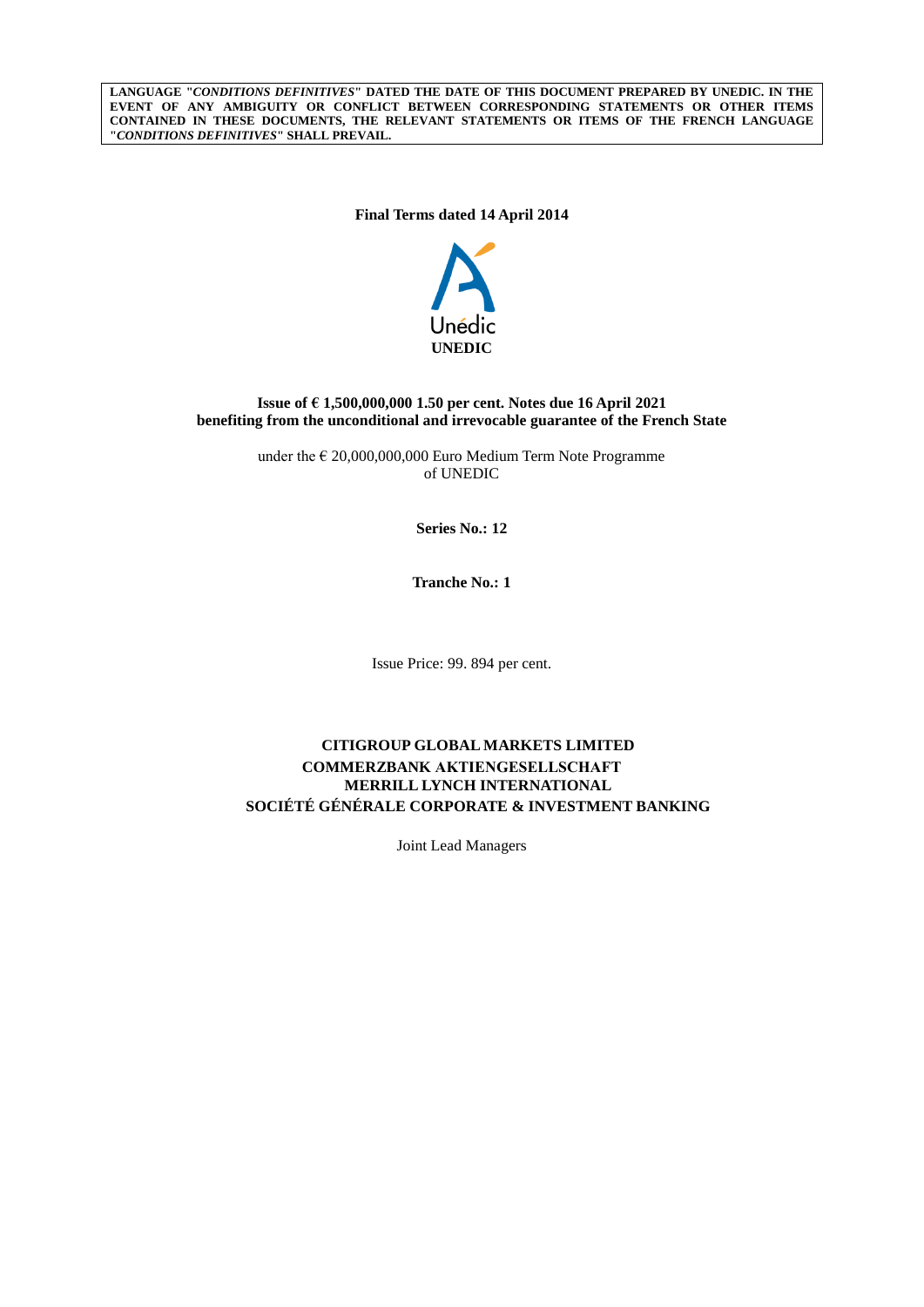### **PART A – CONTRACTUAL TERMS**

Terms used herein shall be deemed to be defined as such for the purposes of the Terms and Conditions set forth in the Base Prospectus dated 5 February 2014 (which received on that date the visa of the *Autorité des marchés financiers* number 14-035) which constitutes a base prospectus for the purposes of the Directive 2003/71/EC of the European Parliament and of the Council of 4 November 2003, as amended (which includes the amendments made by Directive 2010/73/EU of the European Parliament and of the Council of 24 November 2010, to the extent that such amendments have been implemented in a Member State of the European Economic Area) (the "**Prospectus Directive**").

This document constitutes the Final Terms relating to the issue of the notes (the "**Notes**") described hereafter for the purposes of Article 5.4 of the Prospectus Directive 2003/71/EC and contains the definitive terms of the Notes. These Final Terms supplement the Base Prospectus dated 5 February 2014 relating to the Programme of issuance and must be read in conjunction therewith.

The Final Terms and the Base Prospectus are available for viewing on the websites of (a) the *Autorité des marchés financiers* (www.amf-france.org) and (b) the Issuer (www.unedic.org), and during normal business hours at the registered office of the Issuer and at the specified office of the Paying Agent(s) where copies may be obtained.

| 1. | <b>Issuer:</b>                   |                               | <b>UNEDIC</b>                                                                                                                                                                                                                                                                                                                                                                                        |
|----|----------------------------------|-------------------------------|------------------------------------------------------------------------------------------------------------------------------------------------------------------------------------------------------------------------------------------------------------------------------------------------------------------------------------------------------------------------------------------------------|
| 2. | Guarantee:                       |                               | Applicable                                                                                                                                                                                                                                                                                                                                                                                           |
|    |                                  |                               | Unconditional and irrevocable guarantee from the<br>French State granted pursuant to Article 75 of the<br>law no. 2013-1279 dated 29 December 2013<br>(French loi de finances rectificative pour 2013) and<br>Article 1 of the Order (arrêté) of the Minister for<br>Economy and Finance dated 29 janvier 2014<br>published in the Journal Officiel of the Republic of<br>France on 4 February 2014. |
| 3. | (i)                              | <b>Series Number:</b>         | 12                                                                                                                                                                                                                                                                                                                                                                                                   |
|    | (ii)                             | <b>Tranche Number:</b>        | $\mathbf{1}$                                                                                                                                                                                                                                                                                                                                                                                         |
| 4. |                                  | <b>Specified Currency:</b>    | Euros (" $\epsilon$ ")                                                                                                                                                                                                                                                                                                                                                                               |
| 5. | <b>Aggregate Nominal Amount:</b> |                               |                                                                                                                                                                                                                                                                                                                                                                                                      |
|    | (i)                              | Series:                       | € 1,500,000,000                                                                                                                                                                                                                                                                                                                                                                                      |
|    | (ii)                             | Tranche:                      | € 1,500,000,000                                                                                                                                                                                                                                                                                                                                                                                      |
| 6. | <b>Issue proceeds:</b>           |                               |                                                                                                                                                                                                                                                                                                                                                                                                      |
|    | (i)                              | Gross issue proceeds:         | € 1,498,410,000                                                                                                                                                                                                                                                                                                                                                                                      |
|    | (ii)                             | Estimated net issue proceeds: | € 1,496,160,000                                                                                                                                                                                                                                                                                                                                                                                      |
| 7. | <b>Issue Price:</b>              |                               | 99,894 per cent. of the Aggregate Nominal Amount                                                                                                                                                                                                                                                                                                                                                     |
| 8. | <b>Denomination:</b>             |                               | € 100,000                                                                                                                                                                                                                                                                                                                                                                                            |
| 9. | <b>Number of Notes issued:</b>   |                               | 15,000                                                                                                                                                                                                                                                                                                                                                                                               |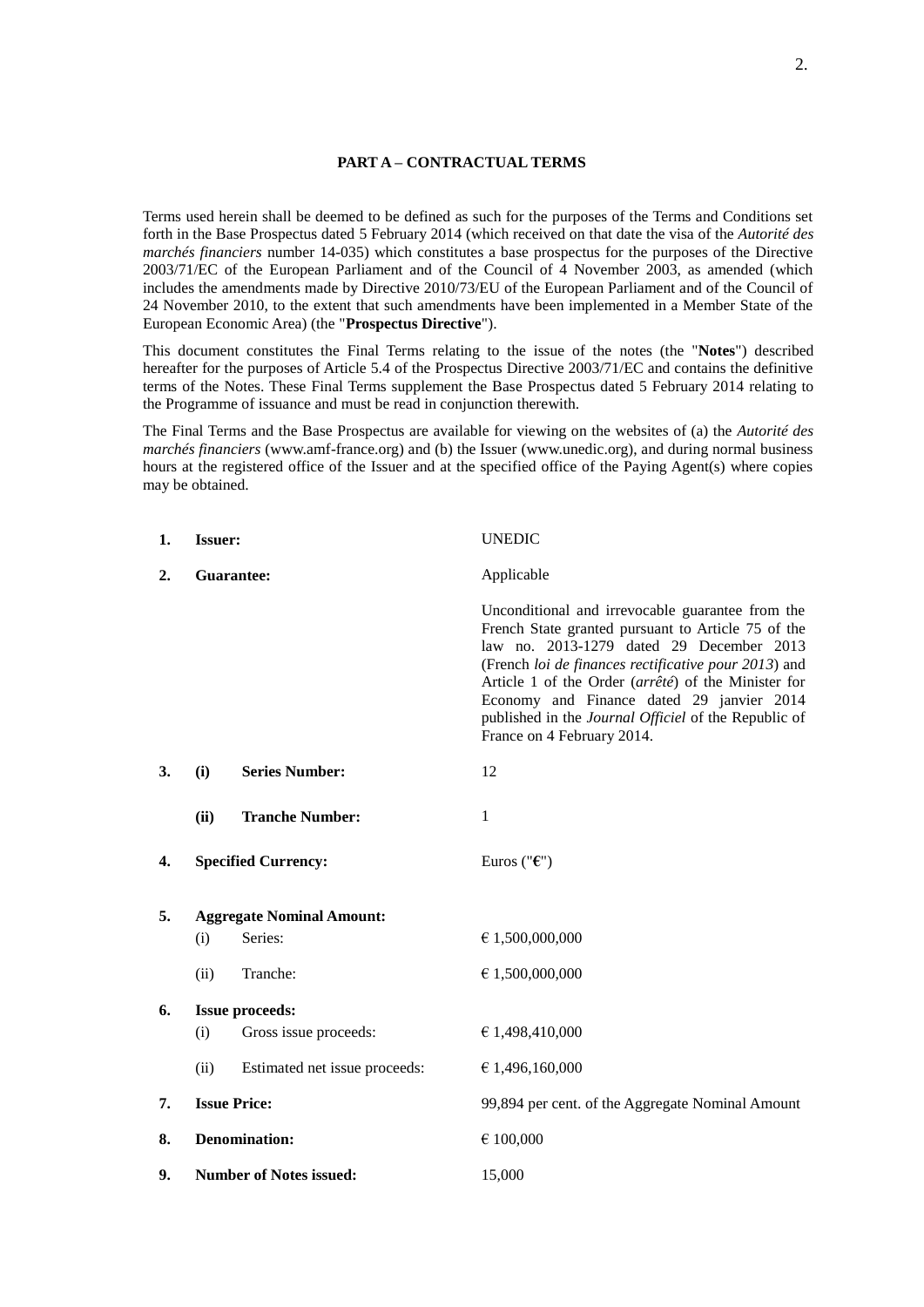| 10. | (i)            | <b>Issue Date:</b>                                                                 | 16 April 2014                                                                                                                                                                                                                                                                           |
|-----|----------------|------------------------------------------------------------------------------------|-----------------------------------------------------------------------------------------------------------------------------------------------------------------------------------------------------------------------------------------------------------------------------------------|
|     | (ii)           | <b>Interest Commencement Date:</b>                                                 | <b>Issue Date</b>                                                                                                                                                                                                                                                                       |
| 11. |                | <b>Maturity Date:</b>                                                              | 16 April 2021                                                                                                                                                                                                                                                                           |
| 12. |                | <b>Interest Rate:</b>                                                              | 1.50 per cent. <i>per annum</i> Fixed Rate                                                                                                                                                                                                                                              |
| 13. |                | <b>Redemption/Payment Basis:</b>                                                   | Redemption at par                                                                                                                                                                                                                                                                       |
| 14. | <b>Change</b>  | of<br><b>Interest</b><br>Rate<br><sub>or</sub><br><b>Redemption/Payment Basis:</b> | Not Applicable                                                                                                                                                                                                                                                                          |
| 15. | <b>Option:</b> |                                                                                    | Not Applicable                                                                                                                                                                                                                                                                          |
| 16. | Notes:         | Date of authorisations for issuance of                                             | Decision of the Board of directors dated 27 June<br>2013 setting the terms for determining the<br>characteristics of the issue and authorising, from<br>February 2014 until February 2015, Vincent<br>Destival, <i>directeur</i> général of the Issuer, to<br>determine its final terms |
| 17. |                | <b>Method of distribution:</b>                                                     | Syndicated                                                                                                                                                                                                                                                                              |

# **PROVISIONS RELATING TO INTEREST PAYABLE**

| 18.                                                             | <b>Fixed Rate Notes Provisions:</b> |                                                                | Applicable                                                 |
|-----------------------------------------------------------------|-------------------------------------|----------------------------------------------------------------|------------------------------------------------------------|
|                                                                 | (i)                                 | Rate of Interest:                                              | 1.50 per cent. <i>per annum</i> payable annually in arrear |
|                                                                 | (ii)                                | <b>Interest Payment Dates:</b>                                 | 16 April in each year                                      |
|                                                                 | (iii)                               | <b>Fixed Coupon Amounts:</b>                                   | € 1,500 per € 100,000 in Denomination                      |
|                                                                 | (iv)                                | Broken Amount(s):                                              | Not Applicable                                             |
|                                                                 | (v)                                 | Day Count Fraction:                                            | Actual/Actual - ICMA                                       |
|                                                                 | (vi)                                | <b>Determination Dates:</b>                                    | 16 April in each year commencing on 16 April 2015          |
|                                                                 | (vii)                               | Other terms relating to the method<br>of calculating interest: | Not Applicable                                             |
| 19.                                                             |                                     | <b>Floating Rate Notes Provisions:</b>                         | Not Applicable                                             |
| PROVISIONS RELATING TO REDEMPTION<br>20.<br><b>Call Option:</b> |                                     |                                                                | Not Applicable                                             |
|                                                                 |                                     |                                                                |                                                            |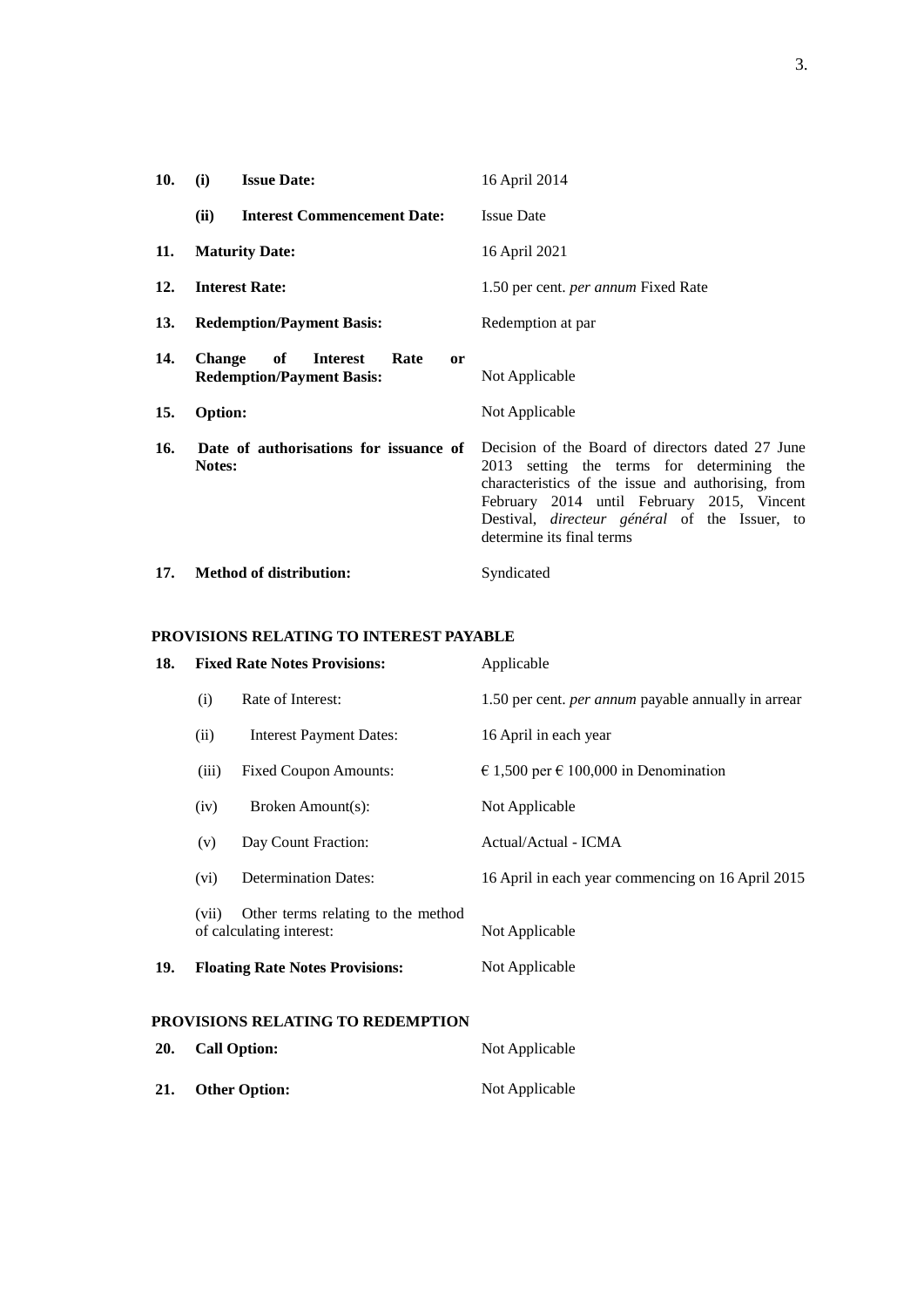| 23. | <b>Early Redemption Amount:</b>                                                                                                                                                                                                                                                           |                                                                                   |
|-----|-------------------------------------------------------------------------------------------------------------------------------------------------------------------------------------------------------------------------------------------------------------------------------------------|-----------------------------------------------------------------------------------|
|     | Early Redemption Amount(s) of each Note<br>payable on redemption for taxation reasons<br>or on event of default or other early<br>redemption and/or the method of<br>calculating the same and/or any other<br>terms (if required or if different from that<br>set out in the Conditions): | As specified in Condition 7 of the Terms and<br>Conditions of the Base Prospectus |
|     | <b>GENERAL PROVISIONS APPLICABLE TO THE NOTES</b>                                                                                                                                                                                                                                         |                                                                                   |

#### **GENERAL**

#### **24. Form of Notes:**

|     |                                                                                                                              | <i>porteur</i> ) |
|-----|------------------------------------------------------------------------------------------------------------------------------|------------------|
|     | <b>Registration Agent:</b><br>(ii)                                                                                           | Not Applicable   |
| 25. | Financial<br>Centre(s) or other<br>special<br>provisions relating to payment dates for the<br>purposes of Condition $8(d)$ : | Not Applicable   |
| 26. | Redenomination,<br>renominalisation<br>and<br>reconventioning provisions:                                                    | Not Applicable   |
| 27. | <b>Consolidation provisions:</b>                                                                                             | Not Applicable   |

(i) Form of Notes: Dematerialised Notes in bearer form (*au* 

**28. Masse (Condition 12):** The name and address of the initial Representative of the *Masse* are:

> MASSQUOTE S.A.S.U. RCS 529 065 880 Nanterre 7 bis rue de Neuilly 92110 Clichy France

Mailing address: 33, rue Anna Jacquin 92100 Boulogne Billancourt France represented by its Chairman

The name and address of the alternate Representative of the *Masse* are:

Gilbert Labachotte 8 Boulevard Jourdan 75014 Paris France

The Representative of the Masse will perceive

**22. Final Redemption Amount of each Note:** € 100,000 per Note of € 100,000 Denomination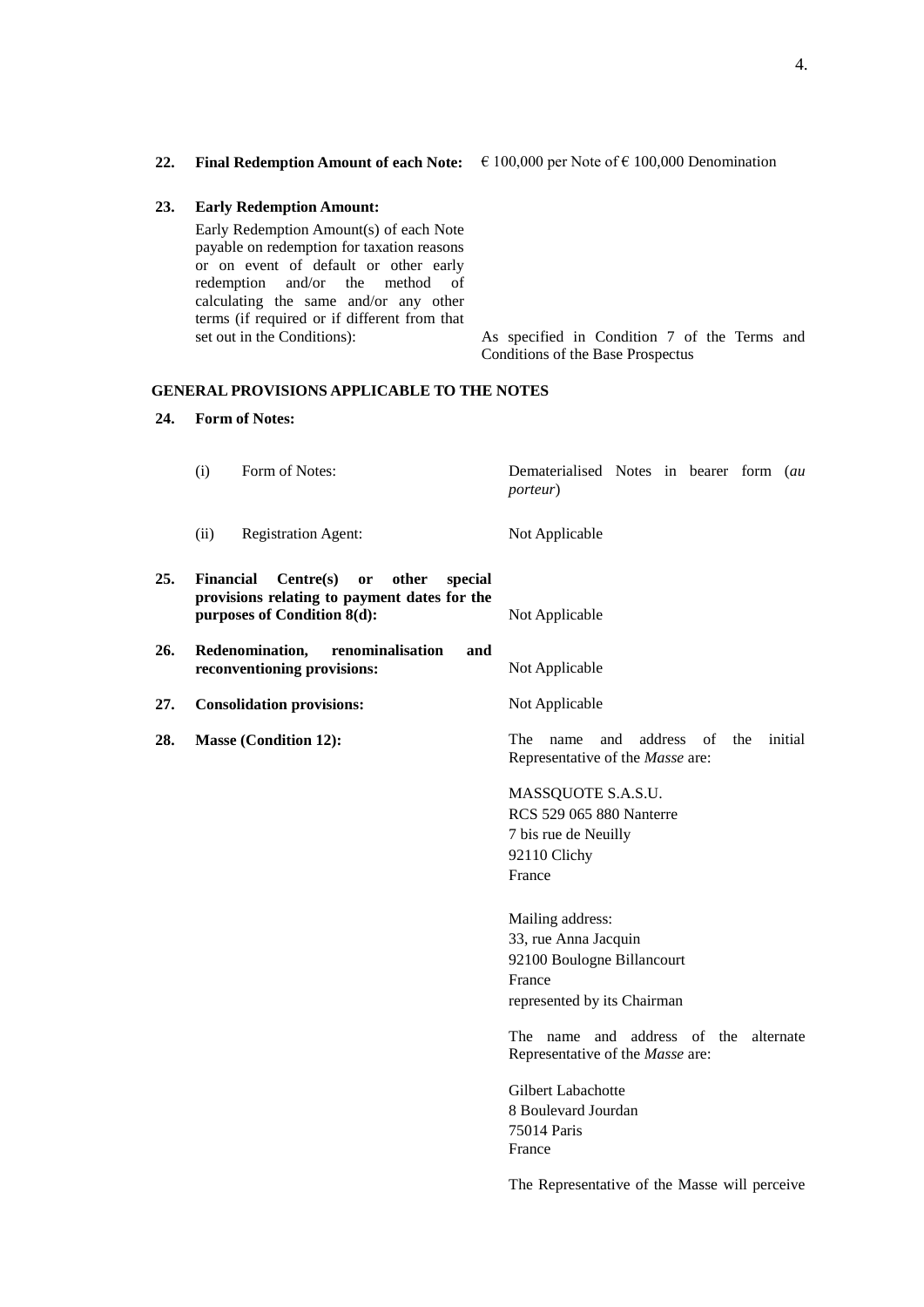|            |                     |                                      | a remuneration of $\epsilon$ 450 <i>per annum</i> (excluding<br>VAT) with respect to its appointment as<br>Representative. |
|------------|---------------------|--------------------------------------|----------------------------------------------------------------------------------------------------------------------------|
| 29.        |                     | <b>Other final terms:</b>            | Not Applicable                                                                                                             |
|            | <b>DISTRIBUTION</b> |                                      |                                                                                                                            |
| <b>30.</b> | (i)                 | If syndicated, names of Managers:    | <b>Joint Lead Managers</b><br>Citigroup Global Markets Limited                                                             |
|            |                     |                                      | Commerzbank Aktiengesellschaft                                                                                             |
|            |                     |                                      | Merrill Lynch International                                                                                                |
|            |                     |                                      | Société Générale Corporate & Investment<br><b>Banking</b>                                                                  |
|            | (ii)                | <b>Stabilising Manager (if any):</b> | Société Générale                                                                                                           |
| 31.        |                     | If non-syndicated, name of Dealer:   | Not Applicable                                                                                                             |

### **PURPOSE OF FINAL TERMS**

These Final Terms comprise the final terms required for issue and admission to trading on Euronext Paris of the Notes described herein pursuant to the Euro 20,000,000,000 Euro Medium Term Note Programme of UNEDIC.

### **RESPONSIBILITY**

The Issuer accepts responsibility for the information contained in these Final Terms.

Signed on behalf of UNEDIC:

By: ............................................

Duly authorised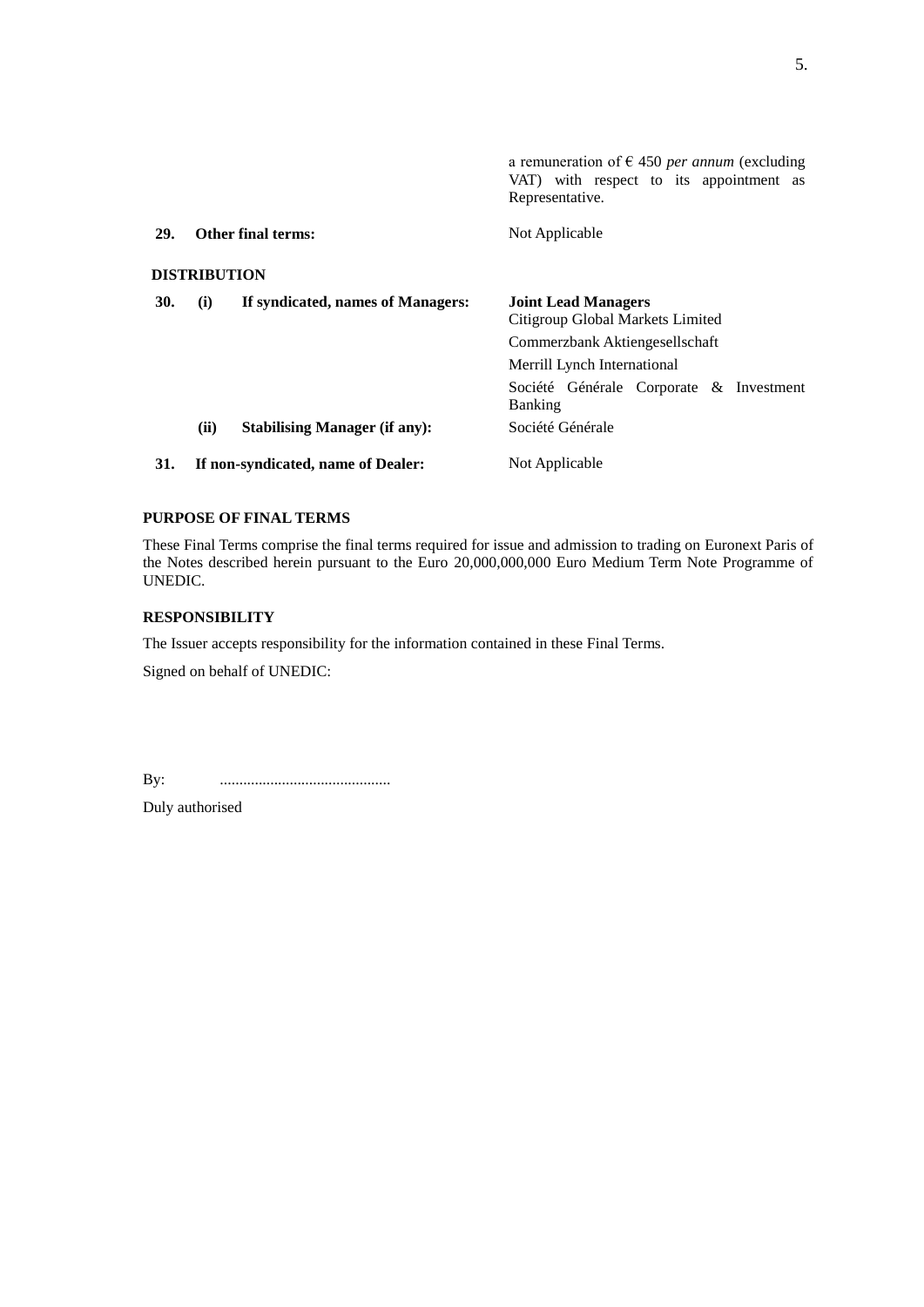### **PART B – OTHER INFORMATION**

### **1. ADMISSION TO TRADING**

**3.** 

| (i)            | (a)                                                            | Admission to trading:                                                                                                                                                                                                 | Application has been made by the Issuer (or on its<br>behalf) for the Notes to be admitted to trading on<br>Euronext Paris with effect from 16 April 2014.          |
|----------------|----------------------------------------------------------------|-----------------------------------------------------------------------------------------------------------------------------------------------------------------------------------------------------------------------|---------------------------------------------------------------------------------------------------------------------------------------------------------------------|
|                |                                                                | (b) Regulated Markets or equivalent<br>which,<br>markets<br>on<br>to<br>the<br>knowledge of the Issuer, securities<br>of the same class of the Notes to<br>be admitted to trading are already<br>admitted to trading: | Not Applicable                                                                                                                                                      |
| (ii)           | Estimate of total expenses related to<br>admission to trading: |                                                                                                                                                                                                                       | € 5,200                                                                                                                                                             |
| (iii)          |                                                                | Additional<br>publication<br>of<br>Base<br>Prospectus and Final Terms:                                                                                                                                                | Not Applicable                                                                                                                                                      |
| <b>RATINGS</b> |                                                                |                                                                                                                                                                                                                       |                                                                                                                                                                     |
| Ratings:       |                                                                |                                                                                                                                                                                                                       | The Notes to be issued are expected to be rated by<br>Standard & Poor's Credit Market France SAS,<br>Moody's Investors Service Limited and Fitch's<br>France S.A.S: |
|                |                                                                |                                                                                                                                                                                                                       | S & P: AA                                                                                                                                                           |
|                |                                                                |                                                                                                                                                                                                                       | Moody's: Aa1                                                                                                                                                        |
|                |                                                                |                                                                                                                                                                                                                       | Fitch: AA+                                                                                                                                                          |
|                |                                                                |                                                                                                                                                                                                                       | In accordance with Regulation (EC) No 1060/2009                                                                                                                     |

dated 16 September 2009 of the European Parliament and of the Council, each of Standard & Poor's Credit Market France SAS, Moody's Investors Service Limited and Fitch France S.A.S. is included in the list of registered credit rating agencies published on the European Securities and Markets Authority's website.

#### **4. INTERESTS OF NATURAL AND LEGAL PERSONS INVOLVED IN THE ISSUE**

Save as discussed in "Subscription and Sale" of the Base Prospectus, so far as the Issuer is aware, no person involved in the offer of the Notes has an interest material to the offer.

## **5. REASONS FOR THE OFFER**

Reasons for the offer: See "Use of Proceeds" wording in Base Prospectus.